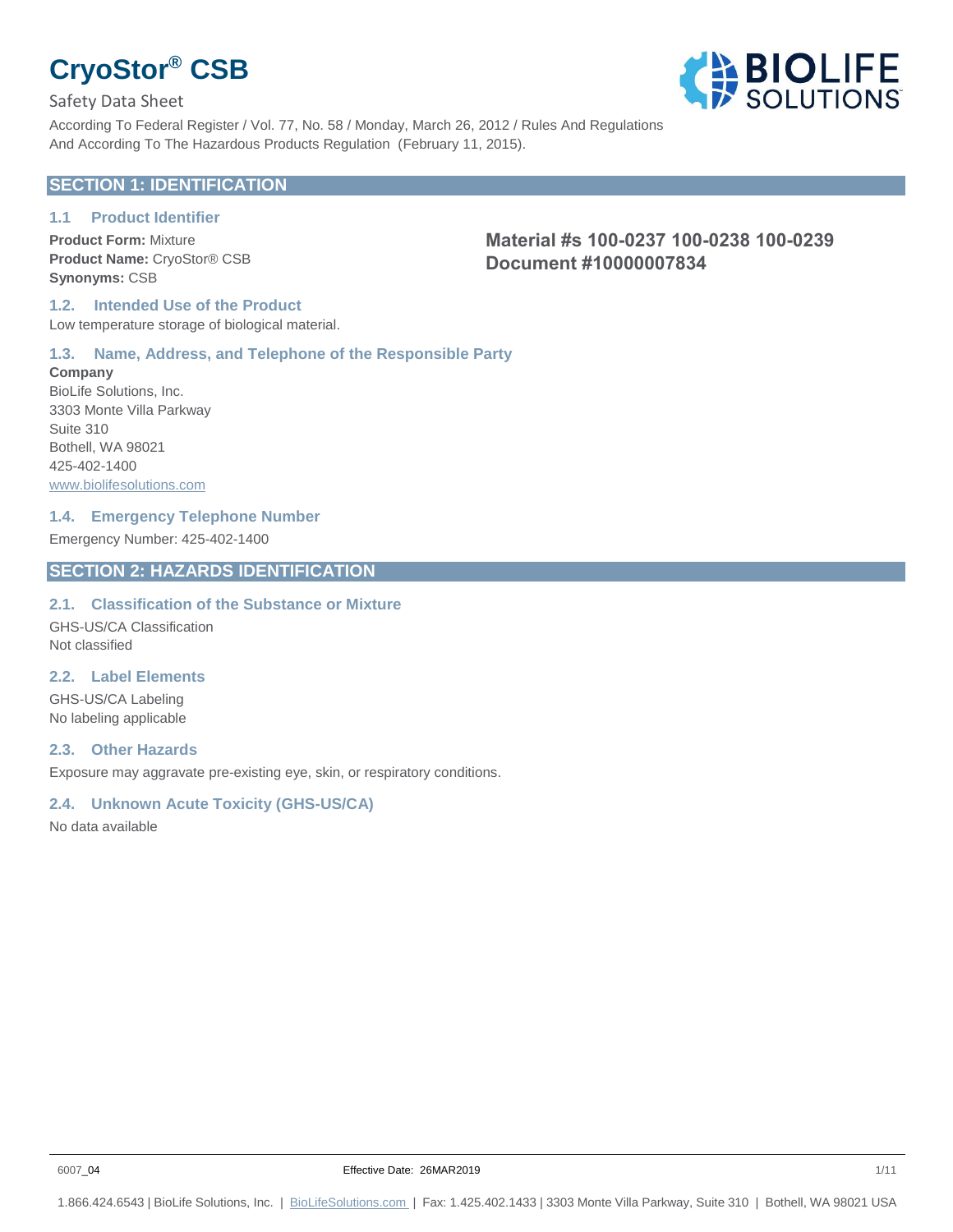

According To Federal Register / Vol. 77, No. 58 / Monday, March 26, 2012 / Rules And Regulations And According To The Hazardous Products Regulation (February 11, 2015).

### **SECTION 3: COMPOSITION/INFORMATION ON INGREDIENTS**

#### **3.1. Substance**

Not applicable

#### **3.2. Mixture\***

| <b>Name</b>            | <b>Product Identifier</b> | $\frac{0}{6}$ ** | <b>GHS Ingredient Classification</b>                                                                          |
|------------------------|---------------------------|------------------|---------------------------------------------------------------------------------------------------------------|
| <b>Sucrose</b>         | (CAS-No.) 57-50-1         | 1                | Comb, Dust                                                                                                    |
| Sodium hydroxide***    | (CAS-No.) 1310-73-2       | 0.6              | Met. Corr. 1, H290<br>Skin Corr. 1A, H314<br>Eye Dam. 1, H318<br>Aquatic Acute 3, H402                        |
| Potassium hydroxide*** | (CAS-No.) 1310-58-3       | 0.168            | Met. Corr. 1, H290<br>Acute Tox. 3 (Oral), H301<br>Skin Corr. 1A, H314<br>Eye Dam. 1, H318<br>STOT SE 1, H370 |

*Full text of H-phrases: see section 16*

*\*Additional proprietary components do not contribute to the overall hazard classification.*

\*\*Percentages are listed in weight by weight percentage (w/w%) for liquid and solid ingredients. Gas ingredients are listed in volume by volume percentage *(v/v%).*

*\*\*\* Components are added to adjust pH, are neutralized, and do not contribute to the overall hazard classification.*

#### **SECTION 4: FIRST AID MEASURES**

#### **4.1. Description of First-aid Measures**

**General**: Never give anything by mouth to an unconscious person. If you feel unwell, seek medical advice

(show the label where possible).

**Inhalation**: When symptoms occur: go into open air and ventilate suspected area. Obtain medical attention if breathing difficulty persists. **Skin Contact**: Remove contaminated clothing. Drench affected area with water for at least 15 minutes. Obtain medical attention if irritation develops or persists.

**Eye Contact**: Rinse cautiously with water for at least 15 minutes. Remove contact lenses, if present and easy to do. Continue rinsing. Obtain medical attention.

**Ingestion**: Rinse mouth. Do NOT induce vomiting. Obtain medical attention.

#### **4.2. Most Important Symptoms and Effects Both Acute and Delayed**

**General:** Not expected to present a significant hazard under anticipated conditions of normal use.

**Inhalation:** Prolonged exposure may cause irritation.

**Skin Contact:** Prolonged exposure may cause skin irritation.

**Eye Contact:** May cause slight irritation to eyes.

**Ingestion:** Ingestion may cause adverse effects.

**Chronic Symptoms:** None known.

#### **4.3. Indication of Any Immediate Medical Attention and Special Treatment Needed**

If exposed or concerned, get medical advice and attention. If medical advice is needed, have product container or label at hand.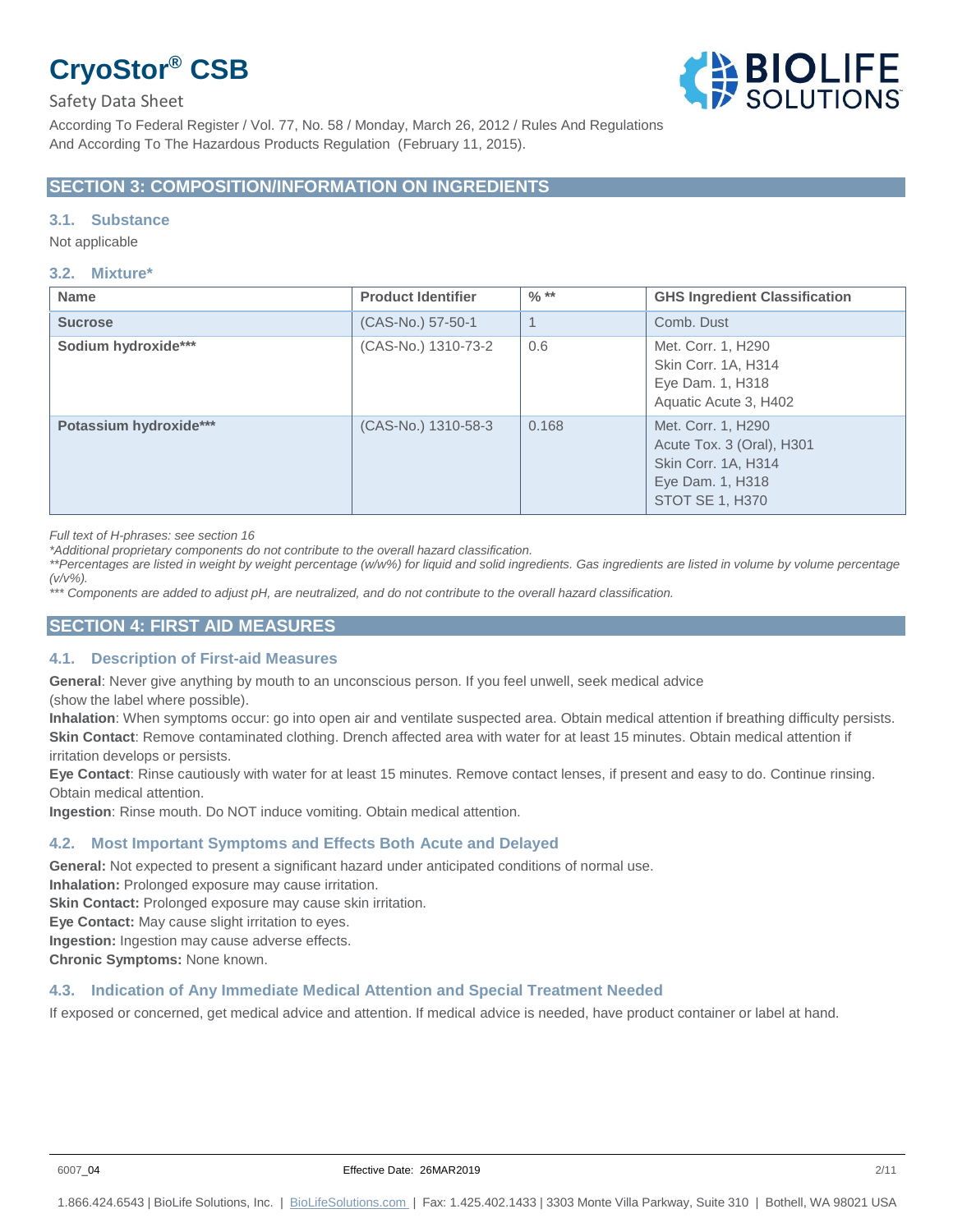#### Safety Data Sheet

**BIOLIFE** 

According To Federal Register / Vol. 77, No. 58 / Monday, March 26, 2012 / Rules And Regulations And According To The Hazardous Products Regulation (February 11, 2015).

### **SECTION 5: FIRE-FIGHTING MEASURES**

#### **5.1. Extinguishing Media**

**Suitable Extinguishing Media:** Use extinguishing media appropriate for surrounding fire. **Unsuitable Extinguishing Media:** Do not use a heavy water stream. Use of heavy stream of water may spread fire.

#### **5.2. Special Hazards Arising from the Substance or Mixture**

**Fire Hazard:** Not considered flammable but may burn at high temperatures.

**Explosion Hazard:** Product is not explosive.

**Reactivity:** Hazardous reactions will not occur under normal conditions. Hazardous reactions may occur on contact with certain chemicals. Refer to incompatible materials.

#### **5.3. Advice for Firefighters**

**Precautionary Measures Fire:** Exercise caution when fighting any chemical fire.

Firefighting Instructions: Use water spray or fog for cooling exposed containers. Remove containers from fire area if this can be done without risk. Do not breathe fumes from fires or vapors from decomposition.

**Protection During Firefighting:** Do not enter fire area without proper protective equipment, including respiratory protection.

**Hazardous Combustion Products:** Irritating or toxic vapors. Carbon oxides (CO, CO2). Nitrogen oxides. Sodium oxides. Hydrogen chloride. Potassium oxides. Phosphorous oxide. Calcium oxides. Magnesium oxides.

#### **Reference to Other Sections**

Refer to Section 9 for flammability properties.

### **SECTION 6: ACCIDENTAL RELEASE MEASURES**

#### **6.1. Personal Precautions, Protective Equipment and Emergency Procedures**

**General Measures:** Avoid breathing (vapor, mist, spray). Avoid all contact with skin, eyes, or clothing.

#### **6.1.1. For Non-Emergency Personnel**

**Protective Equipment:** Use appropriate personal protective equipment (PPE). **Emergency Procedures:** Evacuate unnecessary personnel.

#### **6.1.2. For Emergency Personnel**

**Protective Equipment:** Equip cleanup crew with proper protection.

**Emergency Procedures:** Ventilate area. Upon arrival at the scene, a first responder is expected to recognize the presence of dangerous goods, protect oneself and the public, secure the area, and call for the assistance of trained personnel as soon as conditions permit.

#### **6.2. Environmental Precautions**

Prevent entry to sewers and public waters.

# **6.3. Methods and Materials for Containment and Cleaning Up**

**For Containment:** Contain any spills with dikes or absorbents to prevent migration and entry into sewers or streams. As an immediate precautionary measure, isolate spill or leak area in all directions.

**Methods for Cleaning Up:** Clean up spills immediately and dispose of waste safely. Absorb and/or contain spill with inert material. Do not take up in combustible material such as: saw dust or cellulosic material. Transfer spilled material to a suitable container for disposal. Contact competent authorities after a spill.

## **6.4. Reference to Other Sections**

See Section 8 for exposure controls and personal protection and Section 13 for disposal considerations.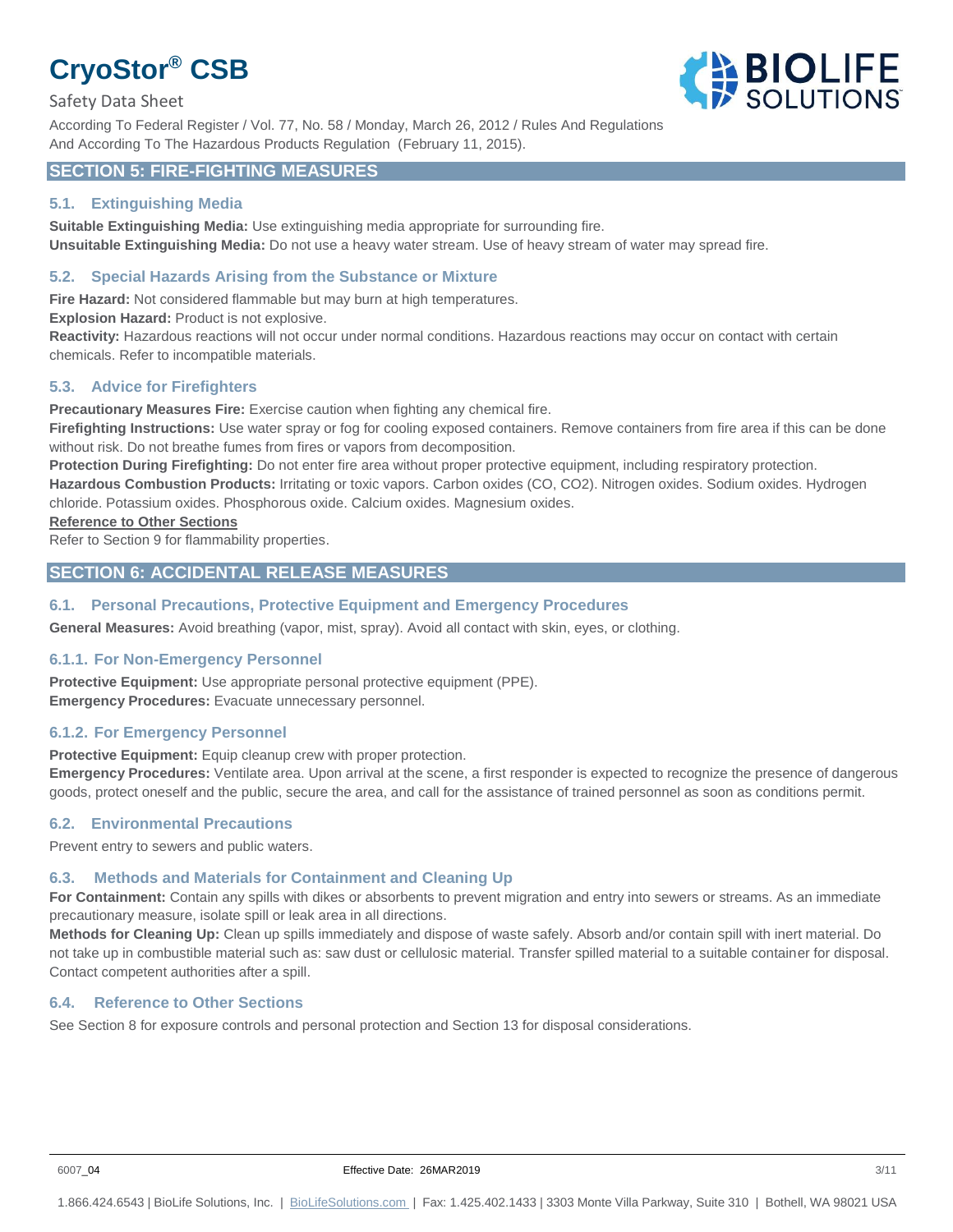Safety Data Sheet



According To Federal Register / Vol. 77, No. 58 / Monday, March 26, 2012 / Rules And Regulations And According To The Hazardous Products Regulation (February 11, 2015).

# **SECTION 7: HANDLING AND STORAGE**

### **7.1. Precautions for Safe Handling**

**Additional Hazards When Processed:** Contains substances that are combustible dusts. If dried and allowed to accumulate, may form combustible dust concentrations in air that could ignite and cause an explosion. Take appropriate precautions.

**Precautions for Safe Handling:** Wash hands and other exposed areas with mild soap and water before eating, drinking or smoking and when leaving work. Avoid prolonged contact with eyes, skin and clothing. Avoid breathing vapors, mist, and spray. Use appropriate personal protective equipment (PPE).

**Hygiene Measures:** Handle in accordance with good industrial hygiene and safety procedures.

### **7.2. Conditions for Safe Storage, Including Any Incompatibilities**

**Technical Measures:** Comply with applicable regulations.

**Storage Conditions:** Store in a dry, cool and well-ventilated place. Keep container tightly closed. Containers which are opened should be properly resealed and kept upright to prevent leakage. Keep/Store away from direct sunlight, extremely high or low temperatures and incompatible materials.

**Incompatible Materials:** Strong acids, strong bases, strong oxidizers. Strong reducing agents. Halogenated organic and mineral acids. Halides.Metal salts. Zinc. Steel. Some plastics. Acid chlorides. Maleic anhydride. Water reactive materials. **Storage Temperature:** 2 - 8 °C

### **7.3. Specific End Use(s)**

Low temperature storage of biological material.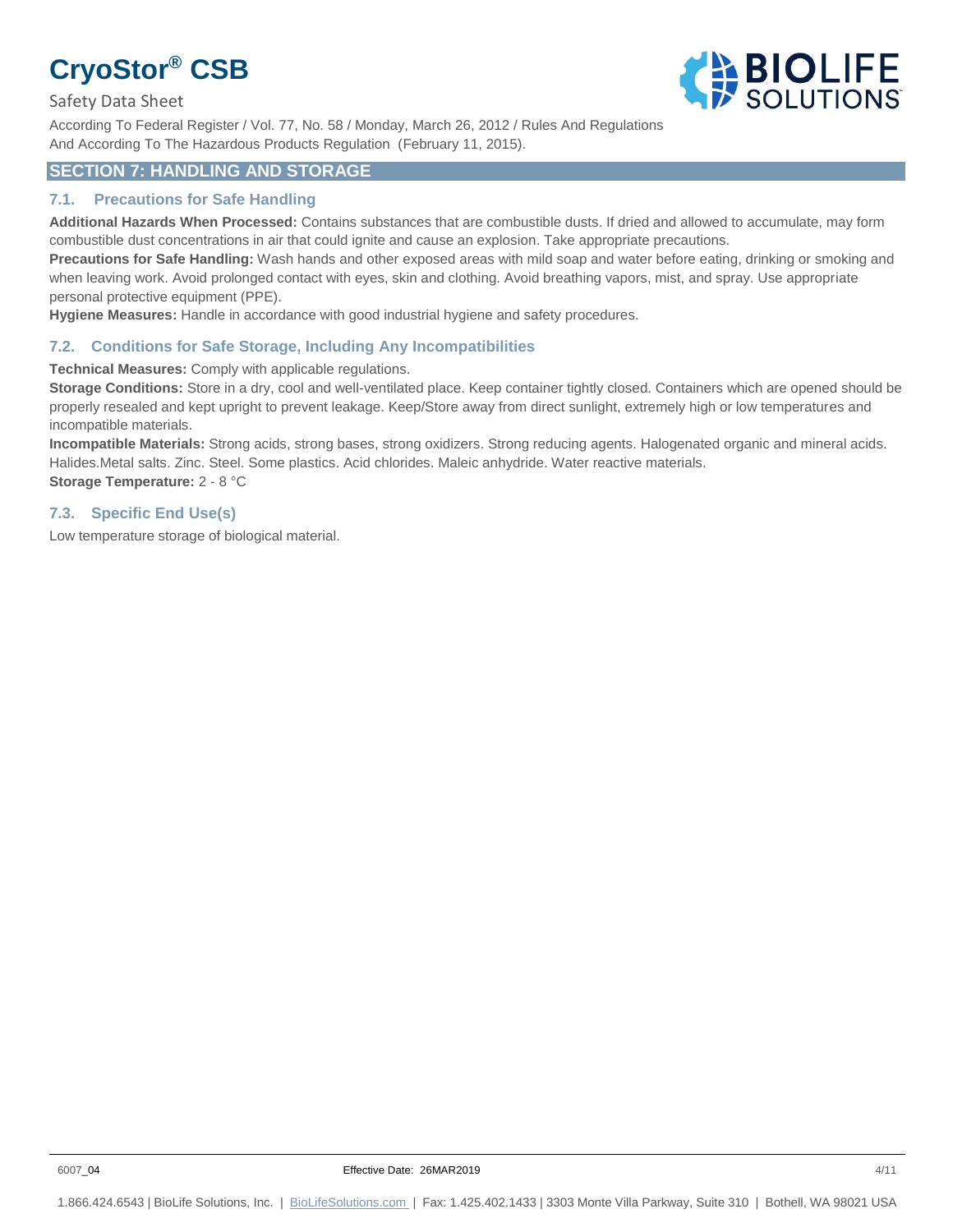#### Safety Data Sheet

**BIOLIFE** According To Federal Register / Vol. 77, No. 58 / Monday, March 26, 2012 / Rules And Regulations And According To The Hazardous Products Regulation (February 11, 2015).

# **SECTION 8: EXPOSURE CONTROLS/PERSONAL PROTECTION**

#### **8.1. Control Parameters**

For substances listed in section 3 that are not listed here, there are no established Exposure limits from the manufacturer, supplier, importer, or the appropriate advisory agency including: ACGIH (TLV), AIHA (WEEL), NIOSH (REL), OSHA (PEL), Canadian provincial governments, or the Mexican government.

| <b>Sucrose (57-50-1)</b>              |                                      |                                                                                |
|---------------------------------------|--------------------------------------|--------------------------------------------------------------------------------|
| <b>Mexico</b>                         | OEL TWA (mg/m <sup>3</sup> )         | $10 \text{ mg/m}^3$                                                            |
| <b>Mexico</b>                         | OEL STEL (mg/m <sup>3</sup> )        | $20 \text{ mg/m}^3$                                                            |
| <b>USA ACGIH</b>                      | ACGIH TWA (mg/m <sup>3</sup> )       | $10 \text{ mg/m}^3$                                                            |
| <b>USA ACGIH</b>                      | <b>ACGIH chemical category</b>       | Not Classifiable as a Human Carcinogen                                         |
| <b>USA OSHA</b>                       | OSHA PEL (TWA) (mg/m <sup>3</sup> )  | 15 mg/m <sup>3</sup> (total dust)<br>5 mg/m <sup>3</sup> (respirable fraction) |
| <b>USA NIOSH</b>                      | NIOSH REL (TWA) (mg/m <sup>3</sup> ) | 10 mg/m <sup>3</sup> (total dust)<br>5 mg/m <sup>3</sup> (respirable dust)     |
| <b>Alberta</b>                        | OEL TWA (mg/m <sup>3</sup> )         | $10 \text{ mg/m}^3$                                                            |
| <b>British Columbia</b>               | OEL TWA (mg/m <sup>3</sup> )         | 10 mg/m <sup>3</sup> (total dust)<br>3 mg/m <sup>3</sup> (respirable fraction) |
| <b>Manitoba</b>                       | OEL TWA (mg/m <sup>3</sup> )         | $10 \text{ mg/m}^3$                                                            |
| <b>New Brunswick</b>                  | OEL TWA (mg/m <sup>3</sup> )         | $10 \text{ mg/m}^3$                                                            |
| <b>Newfoundland &amp;</b><br>Labrador | OEL TWA (mg/m <sup>3</sup> )         | $10 \text{ mg/m}^3$                                                            |
| <b>Nova Scotia</b>                    | OEL TWA (mg/m <sup>3</sup> )         | $10 \text{ mg/m}^3$                                                            |
| <b>Nunavut</b>                        | OEL STEL (mg/m <sup>3</sup> )        | $20 \text{ mg/m}^3$                                                            |
| <b>Nunavut</b>                        | OEL TWA (mg/m <sup>3</sup> )         | $10 \text{ mg/m}^3$                                                            |
| <b>Northwest Territories</b>          | OEL STEL (mg/m <sup>3</sup> )        | $20 \text{ mg/m}^3$                                                            |
| <b>Northwest Territories</b>          | OEL TWA (mg/m <sup>3</sup> )         | $10 \text{ mg/m}^3$                                                            |
| <b>Ontario</b>                        | OEL TWA (mg/m <sup>3</sup> )         | $10 \text{ mg/m}^3$                                                            |
| <b>Prince Edward Island</b>           | OEL TWA (mg/m <sup>3</sup> )         | $10 \text{ mg/m}^3$                                                            |
| Québec                                | VEMP (mg/m <sup>3</sup> )            | $10 \text{ mg/m}^3$                                                            |
| <b>Saskatchewan</b>                   | OEL STEL (mg/m <sup>3</sup> )        | $20 \text{ mg/m}^3$                                                            |
| <b>Saskatchewan</b>                   | OEL TWA (mg/m <sup>3</sup> )         | $10 \text{ mg/m}^3$                                                            |
| Yukon                                 | OEL STEL (mg/m <sup>3</sup> )        | $20 \text{ mg/m}^3$                                                            |
| Yukon                                 | OEL TWA (mg/m <sup>3</sup> )         | 30 mppcf<br>$10 \text{ mg/m}^3$                                                |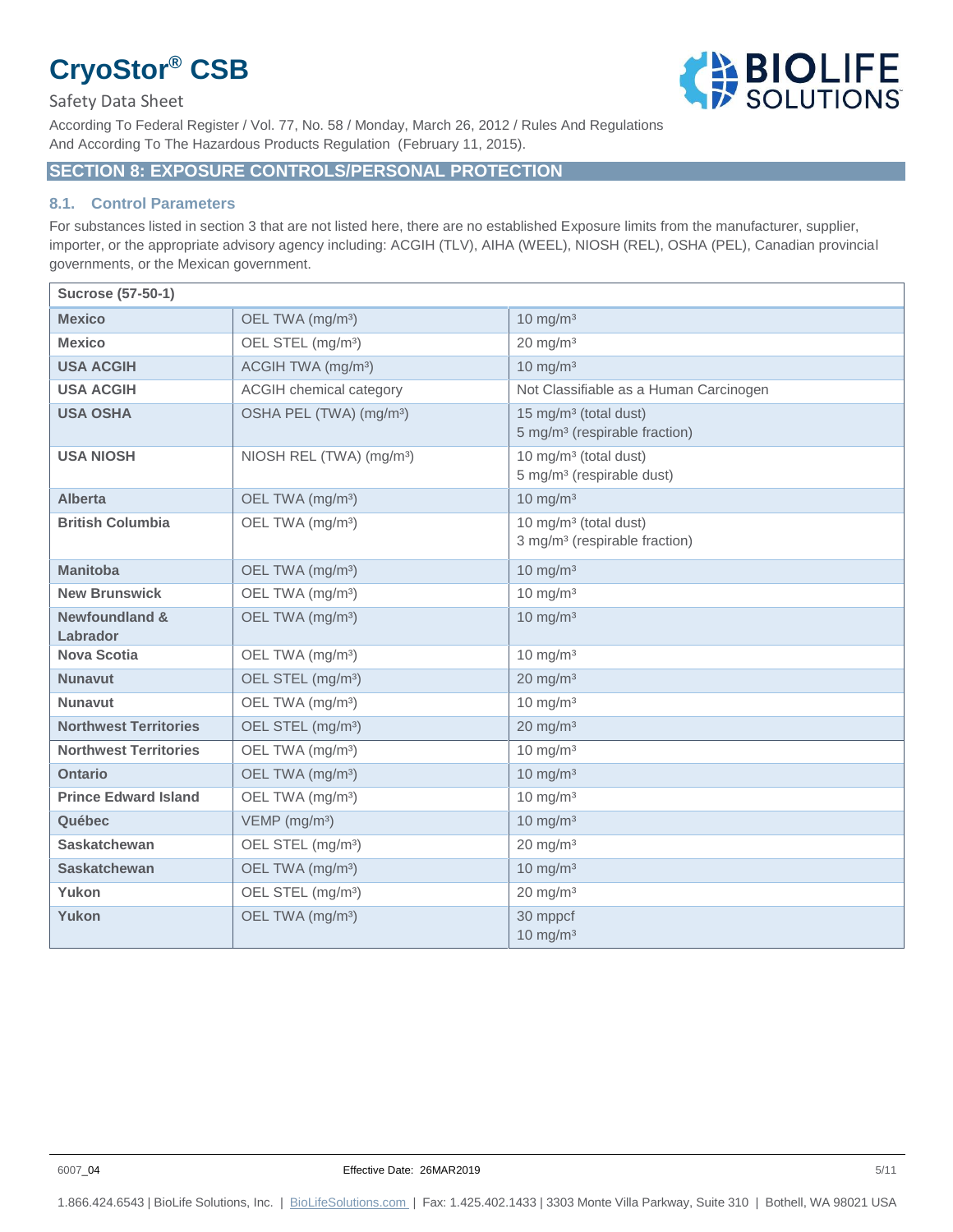

### Safety Data Sheet

According To Federal Register / Vol. 77, No. 58 / Monday, March 26, 2012 / Rules And Regulations And According To The Hazardous Products Regulation (February 11, 2015).

| Sodium hydroxide (1310-73-2)          |                                          |                       |
|---------------------------------------|------------------------------------------|-----------------------|
| <b>Mexico</b>                         | OEL Ceiling (mg/m <sup>3</sup> )         | $2$ mg/m <sup>3</sup> |
| <b>USA ACGIH</b>                      | ACGIH Ceiling (mg/m <sup>3</sup> )       | $2$ mg/m <sup>3</sup> |
| <b>USA OSHA</b>                       | OSHA PEL (TWA) (mg/m <sup>3</sup> )      | $2$ mg/m <sup>3</sup> |
| <b>USA NIOSH</b>                      | NIOSH REL (ceiling) (mg/m <sup>3</sup> ) | $2 \text{ mg/m}^3$    |
| <b>USA IDLH</b>                       | US IDLH (mg/m <sup>3</sup> )             | $10 \text{ mg/m}^3$   |
| Alberta                               | OEL Ceiling (mg/m <sup>3</sup> )         | $2 \text{ mg/m}^3$    |
| <b>British Columbia</b>               | OEL Ceiling (mg/m <sup>3</sup> )         | $2 \text{ mg/m}^3$    |
| <b>Manitoba</b>                       | OEL Ceiling (mg/m <sup>3</sup> )         | $2 \text{ mg/m}^3$    |
| <b>New Brunswick</b>                  | OEL Ceiling (mg/m <sup>3</sup> )         | $2$ mg/m <sup>3</sup> |
| <b>Newfoundland &amp;</b><br>Labrador | OEL Ceiling (mg/m <sup>3</sup> )         | $2$ mg/m <sup>3</sup> |
| <b>Nova Scotia</b>                    | OEL Ceiling (mg/m <sup>3</sup> )         | $2$ mg/m <sup>3</sup> |
| <b>Nunavut</b>                        | OEL Ceiling (mg/m <sup>3</sup> )         | $2 \text{ mg/m}^3$    |
| <b>Northwest Territories</b>          | OEL Ceiling (mg/m <sup>3</sup> )         | $2$ mg/m <sup>3</sup> |
| Ontario                               | OEL Ceiling (mg/m <sup>3</sup> )         | $2 \text{ mg/m}^3$    |
| <b>Prince Edward Island</b>           | OEL Ceiling (mg/m <sup>3</sup> )         | $2 \text{ mg/m}^3$    |
| Québec                                | PLAFOND (mg/m <sup>3</sup> )             | $2 \text{ mg/m}^3$    |
| <b>Saskatchewan</b>                   | OEL Ceiling (mg/m <sup>3</sup> )         | $2$ mg/m <sup>3</sup> |
| Yukon                                 | OEL Ceiling (mg/m <sup>3</sup> )         | $2 \text{ mg/m}^3$    |

| Potassium hydroxide (1310-58-3) |                                          |                       |
|---------------------------------|------------------------------------------|-----------------------|
| <b>USA ACGIH</b>                | ACGIH Ceiling (mg/m <sup>3</sup> )       | $2$ mg/m <sup>3</sup> |
| <b>USA NIOSH</b>                | NIOSH REL (ceiling) (mg/m <sup>3</sup> ) | $2 \text{ mg/m}^3$    |
| <b>Alberta</b>                  | OEL Ceiling (mg/m <sup>3</sup> )         | $2 \text{ mg/m}^3$    |
| <b>British Columbia</b>         | OEL Ceiling (mg/m <sup>3</sup> )         | $2 \text{ mg/m}^3$    |
| <b>Manitoba</b>                 | OEL Ceiling (mg/m <sup>3</sup> )         | $2 \text{ mg/m}^3$    |
| <b>New Brunswick</b>            | OEL Ceiling (mg/m <sup>3</sup> )         | $2 \text{ mg/m}^3$    |
| <b>Newfoundland &amp;</b>       | OEL Ceiling (mg/m <sup>3</sup> )         | $2 \text{ mg/m}^3$    |
| Labrador                        |                                          |                       |
| <b>Nova Scotia</b>              | OEL Ceiling (mg/m <sup>3</sup> )         | $2 \text{ mg/m}^3$    |
| <b>Nunavut</b>                  | OEL Ceiling (mg/m <sup>3</sup> )         | $2 \text{ mg/m}^3$    |
| <b>Northwest Territories</b>    | OEL Ceiling (mg/m <sup>3</sup> )         | $2 \text{ mg/m}^3$    |
| <b>Ontario</b>                  | OEL Ceiling (mg/m <sup>3</sup> )         | $2 \text{ mg/m}^3$    |
| <b>Prince Edward Island</b>     | OEL Ceiling (mg/m <sup>3</sup> )         | $2 \text{ mg/m}^3$    |
| Québec                          | PLAFOND (mg/m <sup>3</sup> )             | $2 \text{ mg/m}^3$    |
| <b>Saskatchewan</b>             | OEL Ceiling (mg/m <sup>3</sup> )         | $2 \text{ mg/m}^3$    |
| Yukon                           | OEL Ceiling (mg/m <sup>3</sup> )         | $2 \text{ mg/m}^3$    |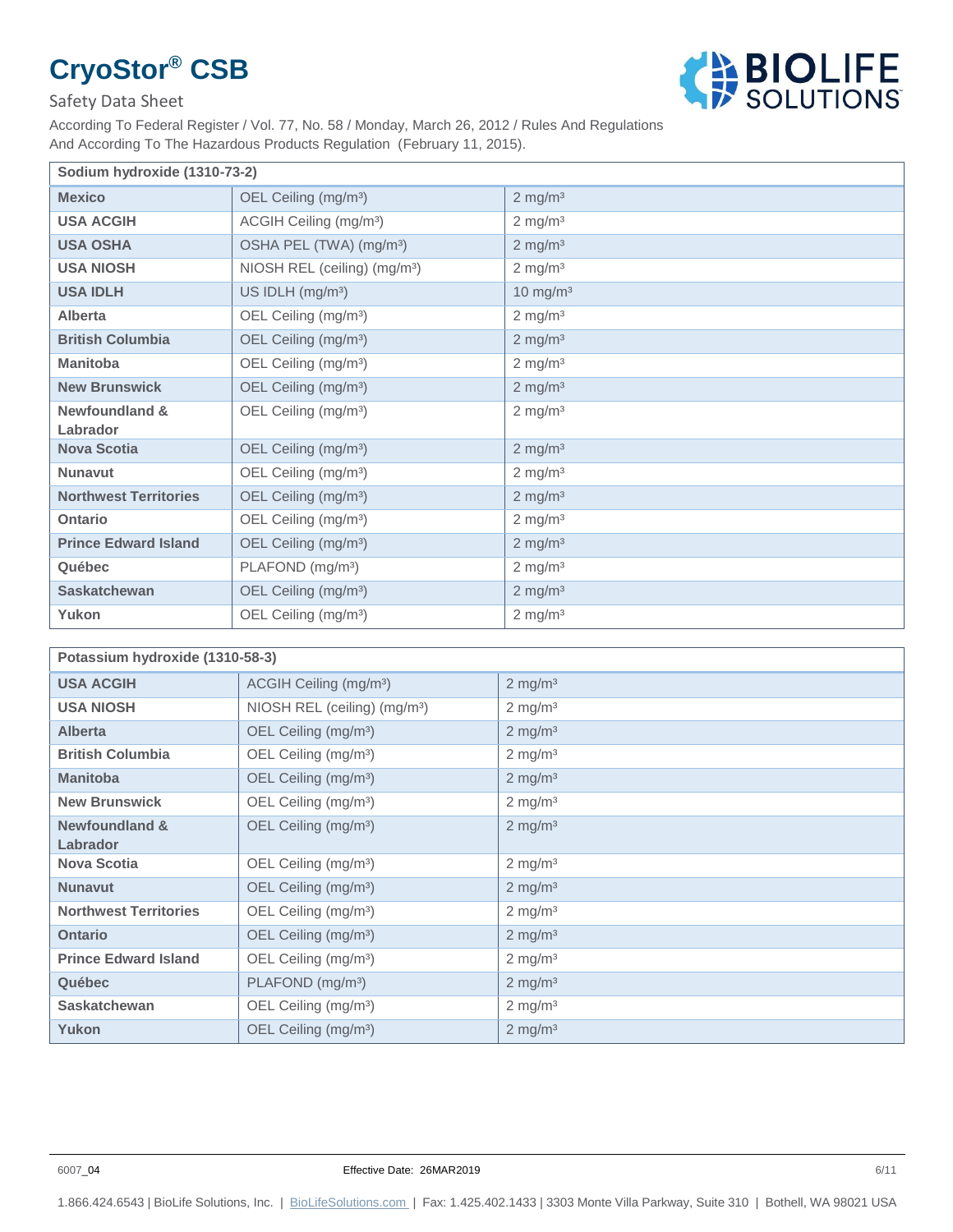Safety Data Sheet

According To Federal Register / Vol. 77, No. 58 / Monday, March 26, 2012 / Rules And Regulations And According To The Hazardous Products Regulation (February 11, 2015).

#### **8.2. Exposure Controls**

**Appropriate Engineering Controls:** Emergency eye wash fountains and safety showers should be available in the immediate vicinity of any potential exposure. Ensure adequate ventilation, especially in confined areas. Ensure all national/local regulations are observed.

Personal Protective Equipment: Gloves. Protective clothing. Protective goggles.



**Materials for Protective Clothing:** Chemically resistant materials and fabrics.

**Hand Protection:** Wear protective gloves.

**Eye and Face Protection:** Chemical safety goggles.

**Skin and Body Protection:** In laboratory, medical or industrial settings, impervious disposable gloves and protective clothing are recommended if skin contact with the product is possible.

**Respiratory Protection:** If exposure limits are exceeded or irritation is experienced, approved respiratory protection should be worn. In case of inadequate ventilation, oxygen deficient atmosphere, or where exposure levels are not known wear approved respiratory protection.

**Other Information:** When using, do not eat, drink or smoke.

## **SECTION 9: PHYSICAL AND CHEMICAL PROPERTIES**

#### **9.1. Information on Basic Physical and Chemical Properties**

| <b>Physical State</b>                         | Liquid                                |
|-----------------------------------------------|---------------------------------------|
| <b>Appearance</b>                             | Clear/colorless to slightly<br>vellow |
| Odor                                          | Odorless                              |
| <b>Odor Threshold</b>                         | Not available                         |
| pH                                            | $7.5 - 7.7$                           |
| <b>Evaporation Rate</b>                       | Not available                         |
| <b>Melting Point</b>                          | Not available                         |
| <b>Freezing Point</b>                         | Not available                         |
| <b>Boiling Point</b>                          | Not available                         |
| <b>Flash Point</b>                            | Not available                         |
| <b>Auto-ignition Temperature</b>              | Not available                         |
| <b>Decomposition Temperature</b>              | Not available                         |
| <b>Flammability (solid, gas)</b>              | Not applicable                        |
| <b>Lower Flammable Limit</b>                  | Not available                         |
| <b>Upper Flammable Limit</b>                  | Not available                         |
| <b>Vapor Pressure</b>                         | Not available                         |
| Relative Vapor Density at 20°C                | Not available                         |
| <b>Relative Density</b>                       | Not available                         |
| <b>Specific Gravity</b>                       | 1.05                                  |
| <b>Solubility</b>                             | Soluble in water                      |
| <b>Partition Coefficient: N-Octanol/Water</b> | Not available                         |
| <b>Viscosity</b>                              | Not available                         |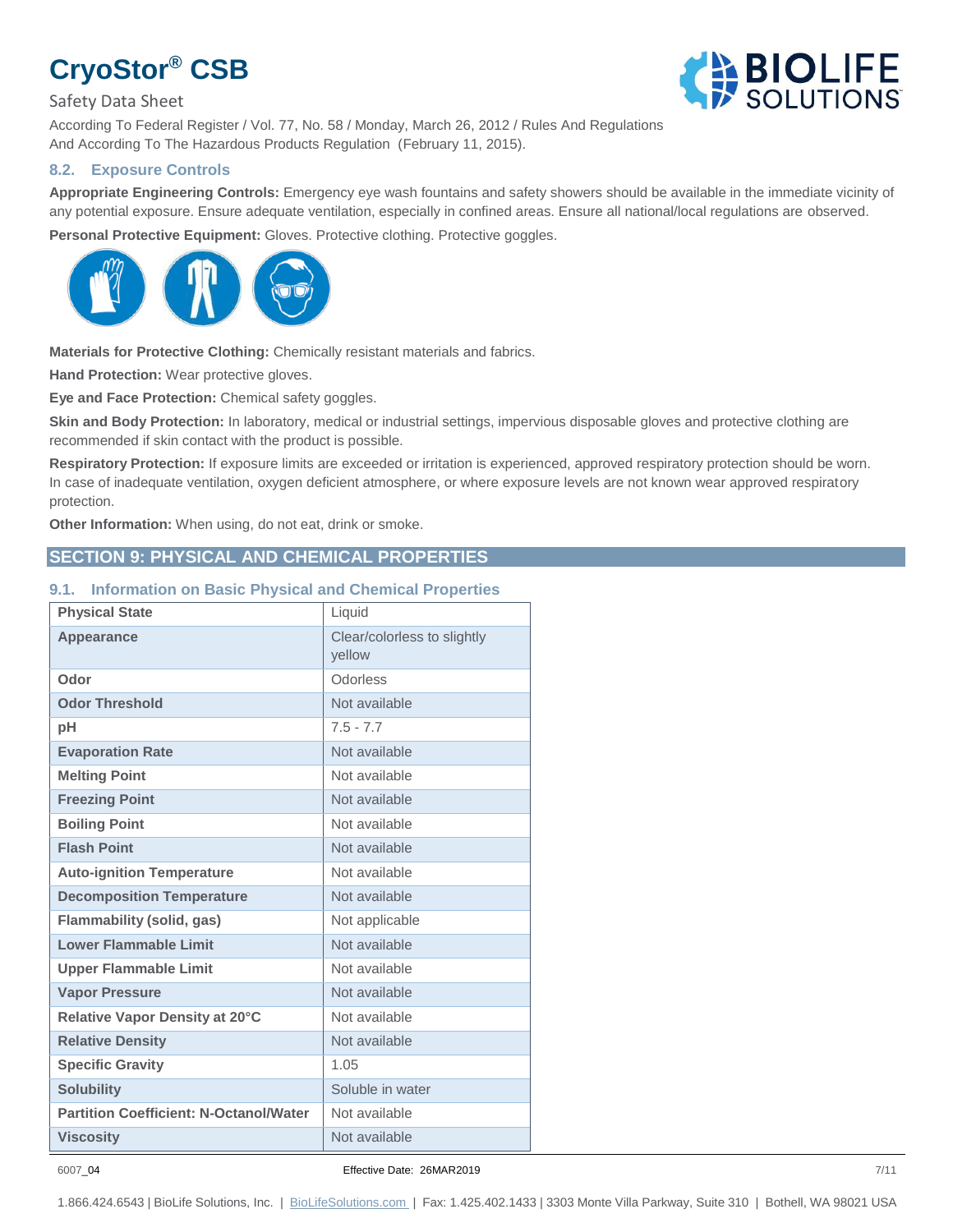Safety Data Sheet

According To Federal Register / Vol. 77, No. 58 / Monday, March 26, 2012 / Rules And Regulations And According To The Hazardous Products Regulation (February 11, 2015).

#### **SECTION 10: STABILITY AND REACTIVITY**

**10.1. Reactivity:** Hazardous reactions will not occur under normal conditions. Hazardous reactions may occur on contact with certain chemicals. Refer to incompatible materials.

**10.2. Chemical Stability:** Stable under recommended handling and storage conditions (see section 7).

**10.3. Possibility of Hazardous Reactions:** Hazardous polymerization will not occur.

**10.4. Conditions to Avoid:** Direct sunlight, extremely high or low temperatures, and incompatible materials.

**10.5. Incompatible Materials:** Strong acids, strong bases, strong oxidizers. Strong reducing agents. Halogenated organic and mineral acids.Halides. Metal salts. Zinc. Steel. Some plastics. Acid chlorides. Maleic anhydride. Water reactive materials.

**10.6. Hazardous Decomposition Products:** Under normal conditions of storage and use, hazardous decomposition products should not be produced.

#### **SECTION 11: TOXICOLOGICAL INFORMATION**

#### **11.1. Information on Toxicological Effects - Product**

**Acute Toxicity (Oral):** Not classified **Acute Toxicity (Dermal):** Not classified **Acute Toxicity (Inhalation):** Not classified **LD50 and LC50 Data:** Not available **Skin Corrosion/Irritation:** Not classified. **pH:** 7.5 - 7.7 **Eye Damage/Irritation:** Not classified. **Respiratory or Skin Sensitization:** Not classified **Germ Cell Mutagenicity:** Not classified **Carcinogenicity:** Not classified **Specific Target Organ Toxicity (Repeated Exposure):** Not classified **Reproductive Toxicity:** Not classified **Specific Target Organ Toxicity (Single Exposure):** Not classified **Aspiration Hazard:** Not classified **Symptoms/Injuries After Inhalation:** Prolonged exposure may cause irritation. **Symptoms/Injuries After Skin Contact:** Prolonged exposure may cause skin irritation. **Symptoms/Injuries After Eye Contact:** May cause slight irritation to eyes. **Symptoms/Injuries After Ingestion:** Ingestion may cause adverse effects. **Chronic Symptoms:** None known.

**BIOLIFE**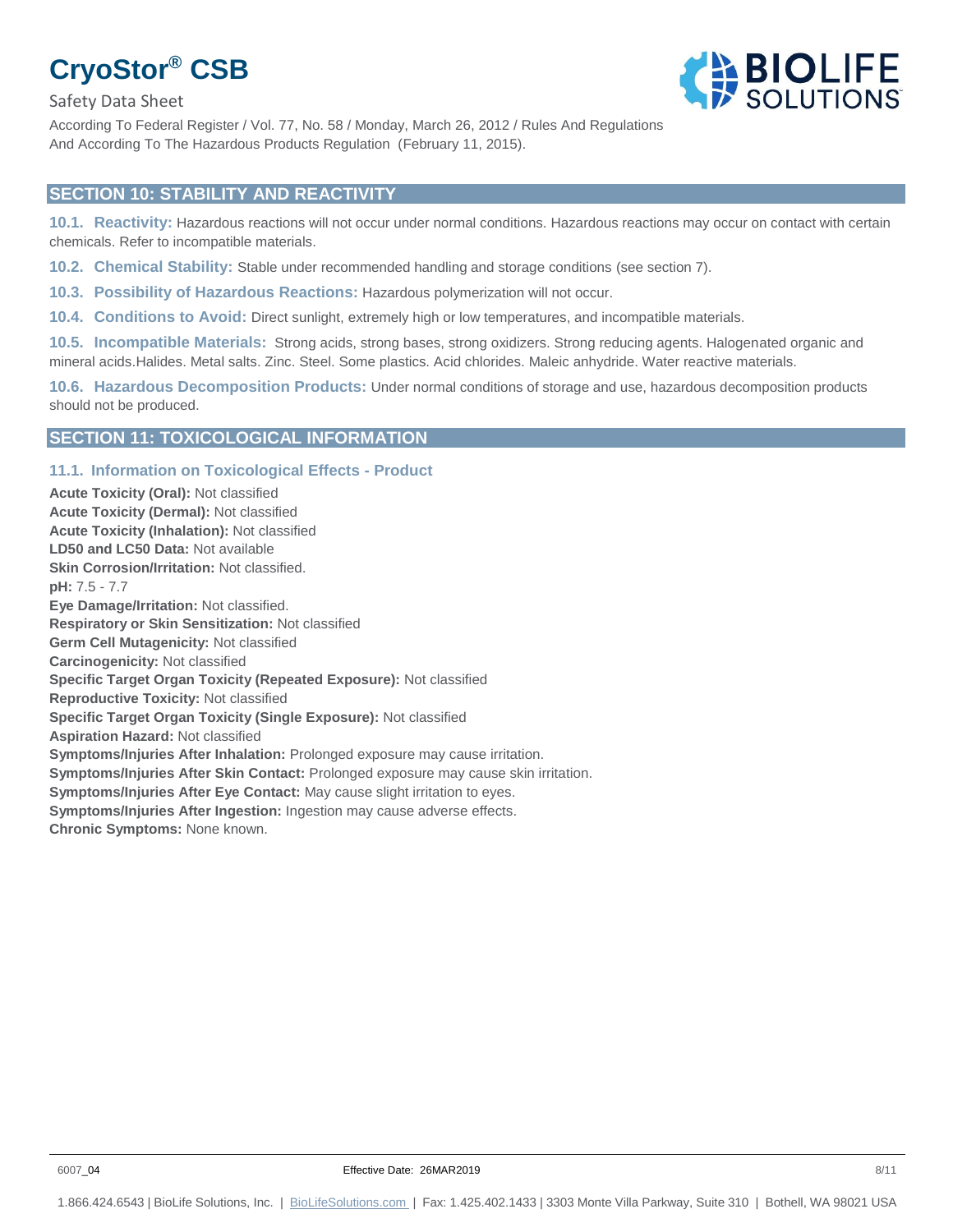

#### Safety Data Sheet

According To Federal Register / Vol. 77, No. 58 / Monday, March 26, 2012 / Rules And Regulations And According To The Hazardous Products Regulation (February 11, 2015).

#### **11.2. Information on Toxicological Effects - Ingredient(s)**

| LD50 and LC50 Data:             |             |
|---------------------------------|-------------|
| Sucrose (57-50-1)               |             |
| LD50 Oral Rat                   | 29700 mg/kg |
| Potassium hydroxide (1310-58-3) |             |
| LD50 Oral Rat                   | 284 mg/kg   |
|                                 |             |

# **SECTION 12: ECOLOGICAL INFORMATION**

#### **12.1. Toxicity**

#### **Ecology - General: Not classified**.

| Sodium hydroxide (1310-73-2) |                                                                         |
|------------------------------|-------------------------------------------------------------------------|
| $LC50$ Fish 1                | 45.4 mg/l (Exposure time: 96 h - Species: Oncorhynchus mykiss [static]) |
| EC50 Daphnia 1               | $40 \text{ mg/l}$                                                       |

#### **12.2. Persistence and Degradability**

| <b>CryoStor<sup>®</sup> CSB</b> |                  |
|---------------------------------|------------------|
| Persistence and Degradability   | Not established. |

#### **12.3. Bioaccumulative Potential**

| <b>CryoStor<sup>®</sup> CSB</b>  |                  |
|----------------------------------|------------------|
| <b>Bioaccumulative Potential</b> | Not established. |
| Potassium hydroxide (1310-58-3)  |                  |
| Log Pow                          | 0.65             |

#### **12.4. Mobility in Soil** Not available

#### **12.5. Other Adverse Effects**

**Other Information:** Avoid release to the environment.

### **SECTION 13: DISPOSAL CONSIDERATIONS**

#### **13.1. Waste treatment methods**

**Waste Disposal Recommendations:** Dispose of contents/container in accordance with local, regional, national, territorial, provincial, and international regulations.

**Ecology - Waste Materials:** Avoid release to the environment.

#### **SECTION 14: TRANSPORT INFORMATION**

The shipping description(s) stated herein were prepared in accordance with certain assumptions at the time the SDS was authored, and can vary based on a number of variables that may or may not have been known at the time the SDS was issued.

- **14.1. In Accordance with DOT** Not regulated for transport **14.2. In Accordance with IMDG** Not regulated for transport
	-
- **14.3. In Accordance with IATA** Not regulated for transport
- **14.4. In Accordance with TDG** Not regulated for transport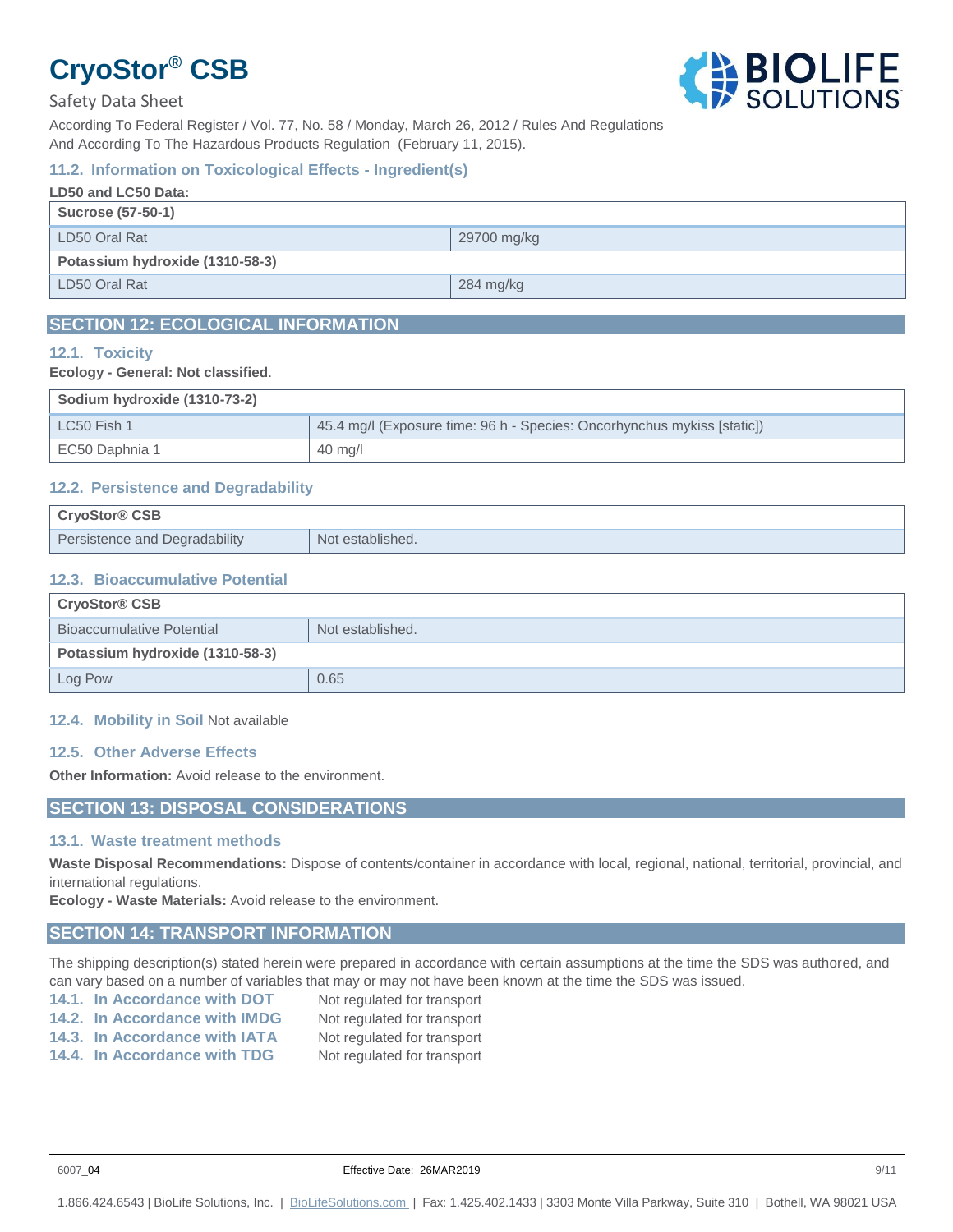



According To Federal Register / Vol. 77, No. 58 / Monday, March 26, 2012 / Rules And Regulations And According To The Hazardous Products Regulation (February 11, 2015).

# **SECTION 15: REGULATORY INFORMATION**

#### **15.1. US Federal Regulations**

| <b>Sucrose (57-50-1)</b>                                                  |           |  |
|---------------------------------------------------------------------------|-----------|--|
| Listed on the United States TSCA (Toxic Substances Control Act) inventory |           |  |
| Sodium hydroxide (1310-73-2)                                              |           |  |
| Listed on the United States TSCA (Toxic Substances Control Act) inventory |           |  |
| <b>CERCLA RQ</b>                                                          | 1000 lb   |  |
| Potassium hydroxide (1310-58-3)                                           |           |  |
| Listed on the United States TSCA (Toxic Substances Control Act) inventory |           |  |
| <b>CERCLA RQ</b>                                                          | $1000$ lb |  |

#### **15.2. US State Regulations**

| <b>Sucrose (57-50-1)</b>                                                                                                                                                                                                           |
|------------------------------------------------------------------------------------------------------------------------------------------------------------------------------------------------------------------------------------|
| U.S. - Massachusetts - Right To Know List<br>U.S. - Pennsylvania - RTK (Right to Know) List                                                                                                                                        |
| Sodium hydroxide (1310-73-2)                                                                                                                                                                                                       |
| U.S. - Massachusetts - Right To Know List<br>U.S. - New Jersey - Right to Know Hazardous Substance List<br>U.S. - Pennsylvania - RTK (Right to Know) - Environmental Hazard List<br>U.S. - Pennsylvania - RTK (Right to Know) List |
| Potassium hydroxide (1310-58-3)                                                                                                                                                                                                    |
| U.S. - Massachusetts - Right To Know List<br>U.S. - New Jersey - Right to Know Hazardous Substance List<br>U.S. - Pennsylvania - RTK (Right to Know) - Environmental Hazard List<br>U.S. - Pennsylvania - RTK (Right to Know) List |

#### **15.3. Canadian Regulations**

| <b>Sucrose (57-50-1)</b>                              |
|-------------------------------------------------------|
| Listed on the Canadian DSL (Domestic Substances List) |
| Sodium hydroxide (1310-73-2)                          |
| Listed on the Canadian DSL (Domestic Substances List) |
| Potassium hydroxide (1310-58-3)                       |
| Listed on the Canadian DSL (Domestic Substances List) |